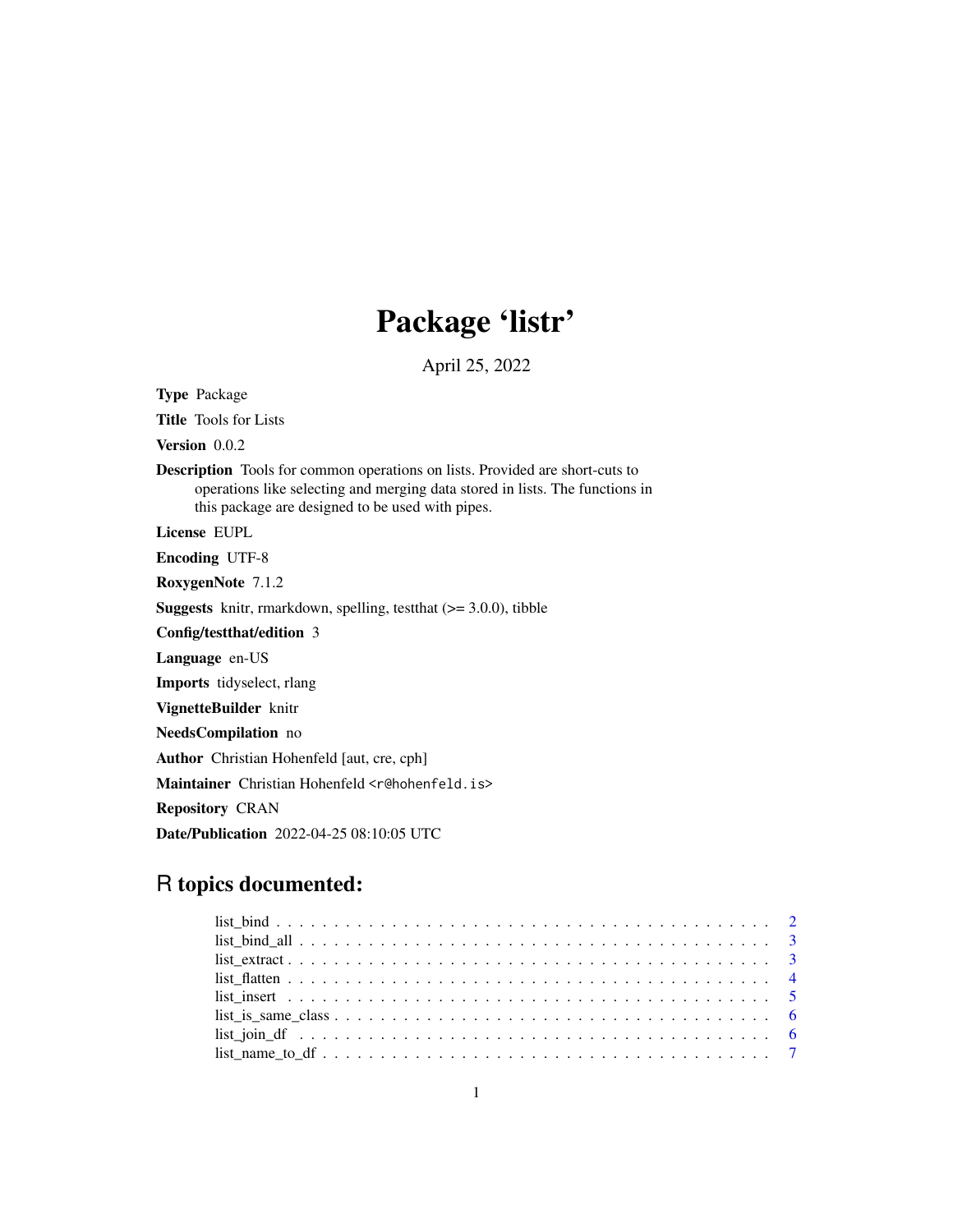#### 2 list\_bind

| Index |  |  |  |  |  |  |  |  |  |  |  |  |  |  |  |  |  |  |  |  |  |
|-------|--|--|--|--|--|--|--|--|--|--|--|--|--|--|--|--|--|--|--|--|--|
|       |  |  |  |  |  |  |  |  |  |  |  |  |  |  |  |  |  |  |  |  |  |
|       |  |  |  |  |  |  |  |  |  |  |  |  |  |  |  |  |  |  |  |  |  |
|       |  |  |  |  |  |  |  |  |  |  |  |  |  |  |  |  |  |  |  |  |  |
|       |  |  |  |  |  |  |  |  |  |  |  |  |  |  |  |  |  |  |  |  |  |

list\_bind *Bind list elements together.*

#### Description

Bind list elements together.

#### Usage

```
list_bind(in_list, ..., what = "rows", name = NULL)
```
## Arguments

| in list                 | The list to work on.                      |
|-------------------------|-------------------------------------------|
| $\cdot$ $\cdot$ $\cdot$ | A selection of elements to bind together. |
| what                    | Either 'rows' or 'cols'.                  |
| name                    | Optional name for the resulting element.  |

#### Details

The element to bind together must be compatible in the dimension you want to bind them together, if not there will either be an error or an unexpected result.

The 'what' parameter specifies whether to call 'rbind' or 'cbind' on the selected elements.

Using 'name' you can optionally specify a new name for the result. It will be in the position of the first selected element, while the other selected elements will be removed from the input list.

## Value

A list with the selected elements bound together as specified.

```
dfl \leftarrow list(data.frame(idx = 1:20, y = rnorm(20)),
            data.frame(idx = 21:40, y = rnorm(20)),
            data.frame(idx = 41:60, y = rnorm(20)))
list_bind(dfl, 1, 2, 3)
```
<span id="page-1-0"></span>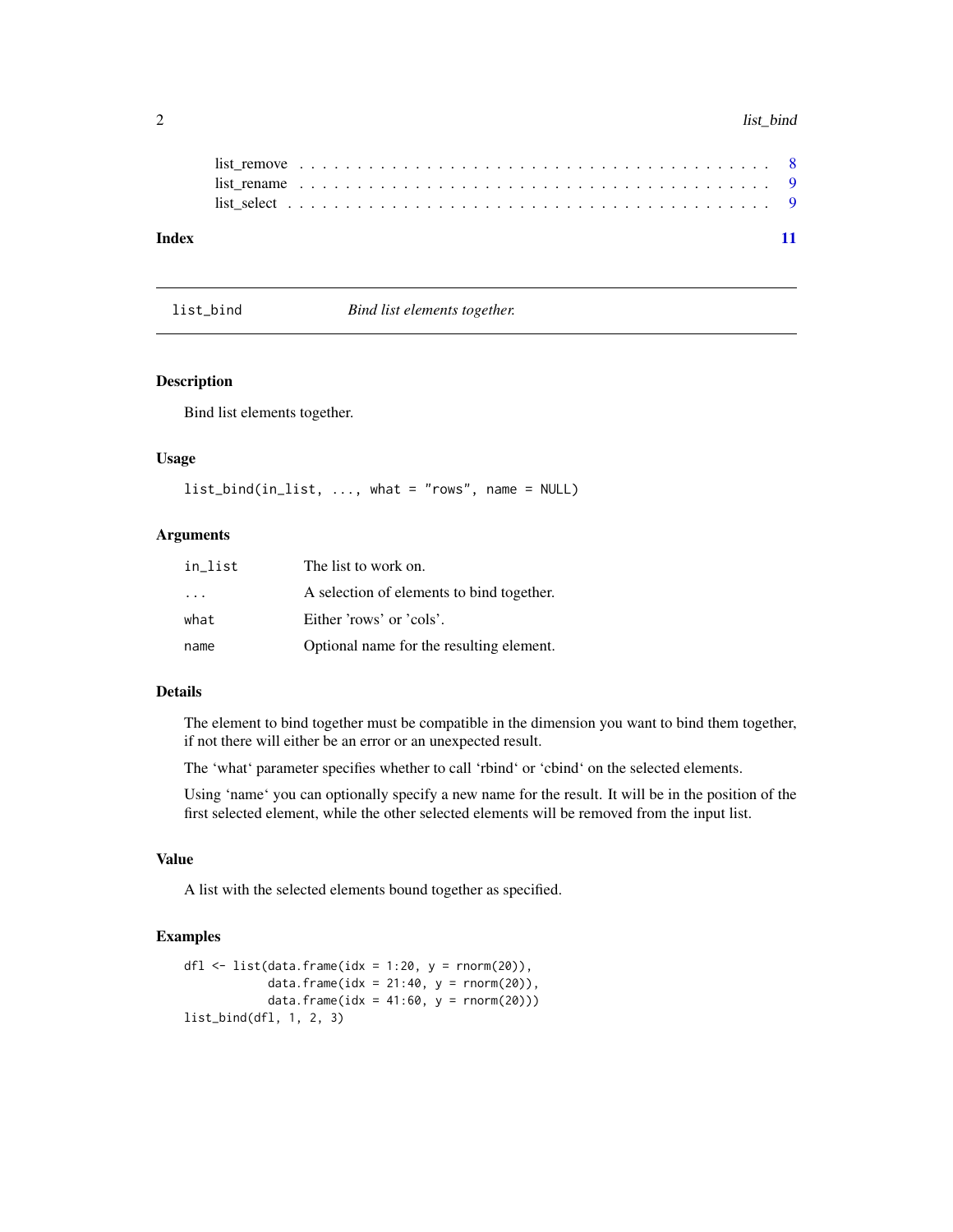<span id="page-2-0"></span>

#### Description

Bind all elements together and extract them.

#### Usage

```
list_bind_all(in_list, what = "rows")
```
## Arguments

| in list | The list to work on.    |
|---------|-------------------------|
| what    | Either 'rows' or 'cols' |

## Details

This a convenient wrapper around 'list\_bind' which selects everything in the list and extracts the result.

#### Value

All elements in the list bound together.

#### Examples

```
dfl \leftarrow list(data.frame(idx = 1:20, y = rnorm(20)),
            data.frame(idx = 21:40, y = rnorm(20)),
            data.frame(idx = 41:60, y = rnorm(20)))
list_bind_all(dfl)
```
list\_extract *Extract an element from a list using tidy selection.*

#### Description

This is pretty much an equivalent of calling '[[' on a list, but allows for cleaner use inside pipes.

#### Usage

```
list_extract(in_list, ...)
```
#### Arguments

| in list | The list to extract an element from.                      |
|---------|-----------------------------------------------------------|
| $\cdot$ | A selection of what to extract. Must be a single element. |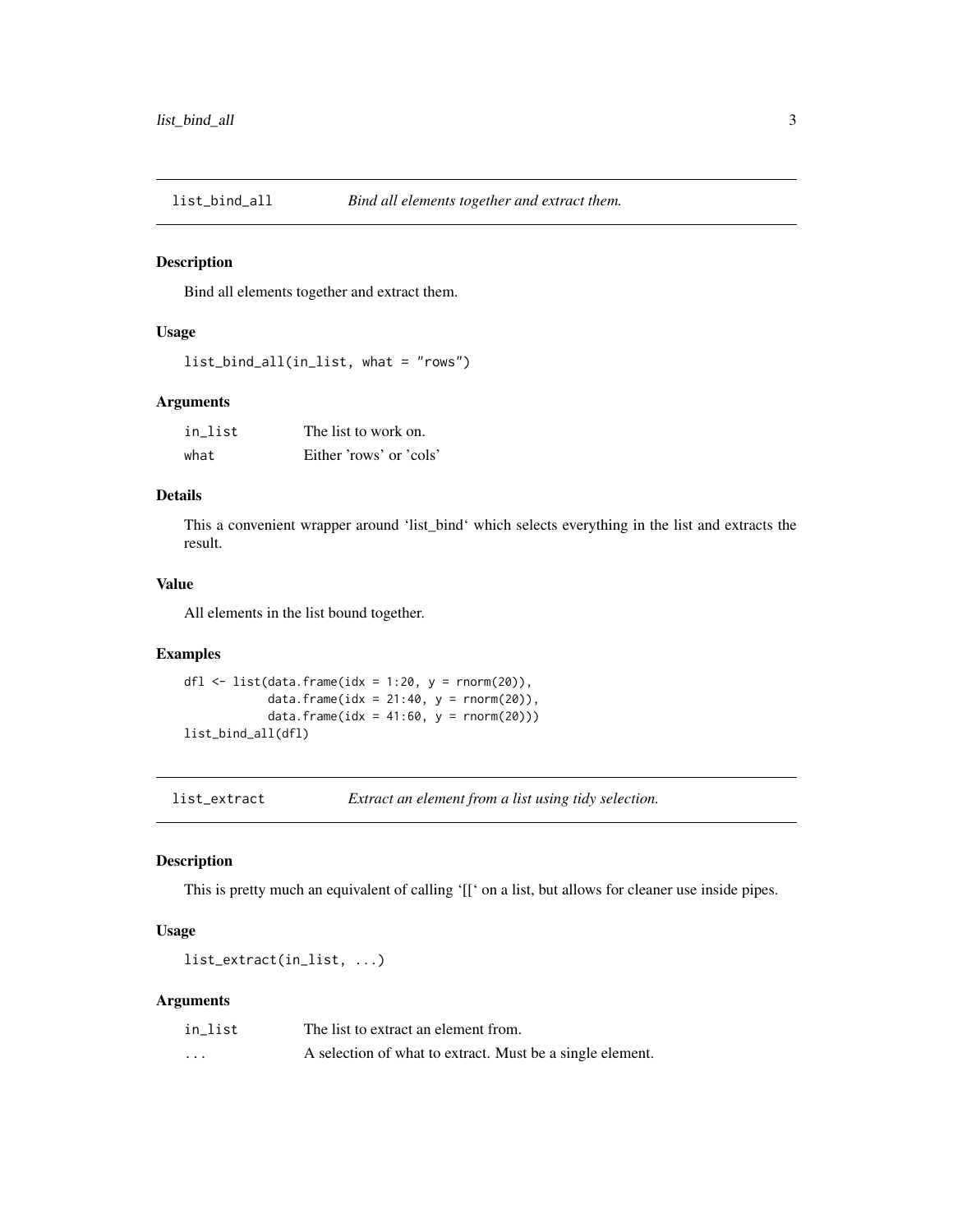## <span id="page-3-0"></span>Value

The selected list element.

## Examples

```
my\_list \leftarrow list(rnorm(20), data-frame(x = 1:10, y = rnorm(10)), letters[1:5])list_extract(my_list, 3)
```
list\_flatten *Flatten nested lists.*

#### Description

'list\_flatten()' works recursively through an input list and puts all elements of nested list to the top level. If there are no nested lists then the input is returned unchanged.

#### Usage

```
list_flatten(in_list, max_depth = -1)
```
#### Arguments

| in_list   | The list to flatten            |
|-----------|--------------------------------|
| max_depth | Maximum depth to recurse into. |

#### Details

Using 'max\_depth' you can control whether to flatten all nested lists. Negative values will cause all nested lists to be flattened, positive depths will limit the depth of the recursion.

#### Value

A list without nested lists.

```
my\_list \leftarrow list(a = list(1, 2, 3), b = list(4, 5, 6))list_flatten(my_list)
```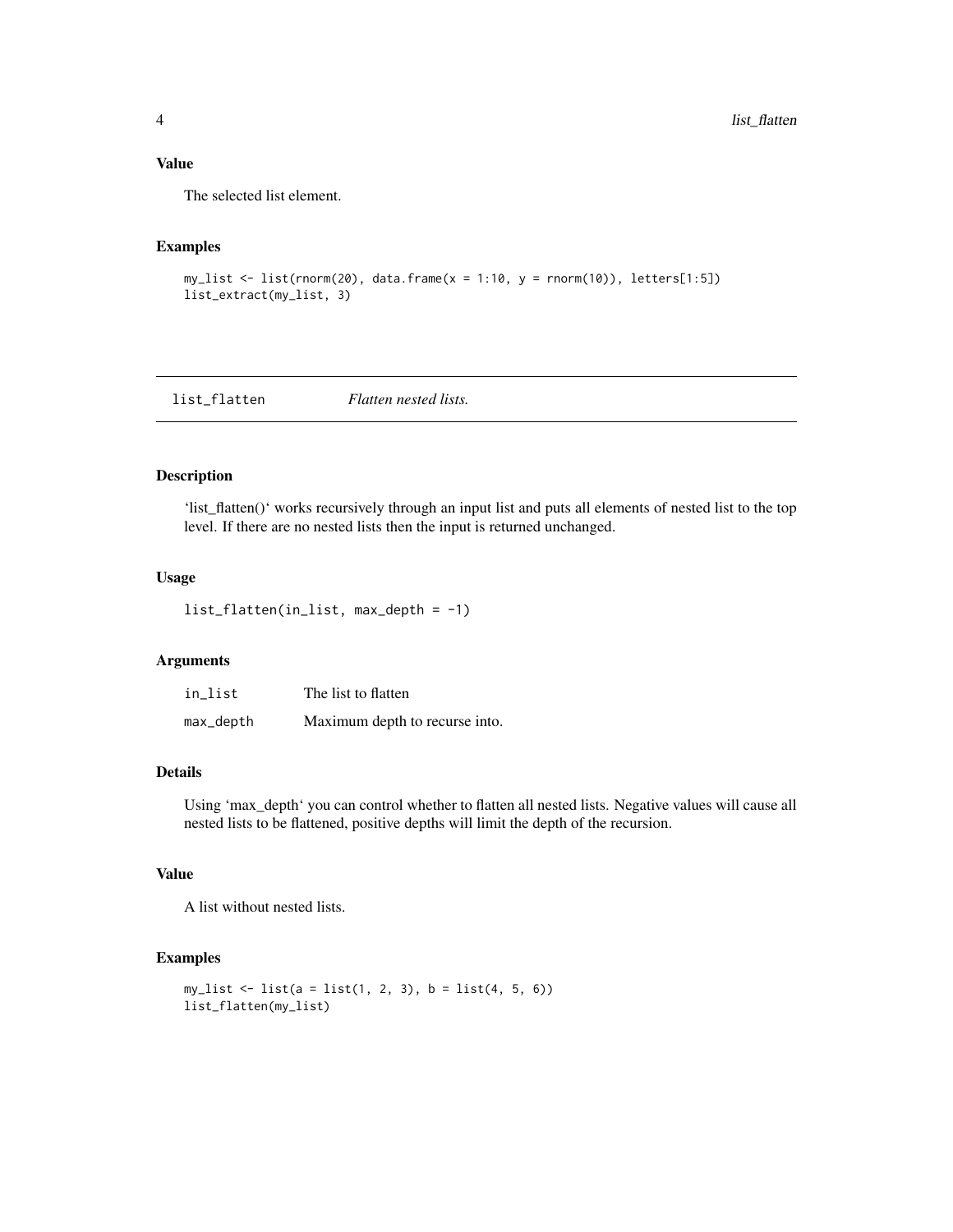<span id="page-4-0"></span>

#### Description

Insert an element into a list.

#### Usage

list\_insert(in\_list, item, index, name = NULL, pad = FALSE) list\_append(in\_list, item, name = NULL)

list\_prepend(in\_list, item, name = NULL)

## Arguments

| in list | The list to work on.                       |
|---------|--------------------------------------------|
| item    | The item to add to the list.               |
| index   | The index to insert at.                    |
| name    | Optional name for the new item.            |
| pad     | Add 'NULL' elements for too large indices? |

## Details

The 'index' behaves in the way that everything including the specified index will be moved one position forward. Thus, if you insert at index 2, the old item at index 2 will be moved to index 3. If 'index' is larger than the length of 'in\_list' the default behaviour is to just add the new item to the end of the list, however if you specify 'pad = TRUE' then as many 'NULL' elements as needed are added to the list to insert 'item' at the specified location.

The functions 'list\_append' and 'list\_prepend' exist as a simple short-cut for appending and prepending to a list.

#### Value

A list, the same as 'in\_list' but with 'item' added at 'index'.

```
my_list <- list(foo1 = 1:10, foo2 = LETTERS[1:10])
list_insert(my_list, rnorm(3), 2, name = "bar")
```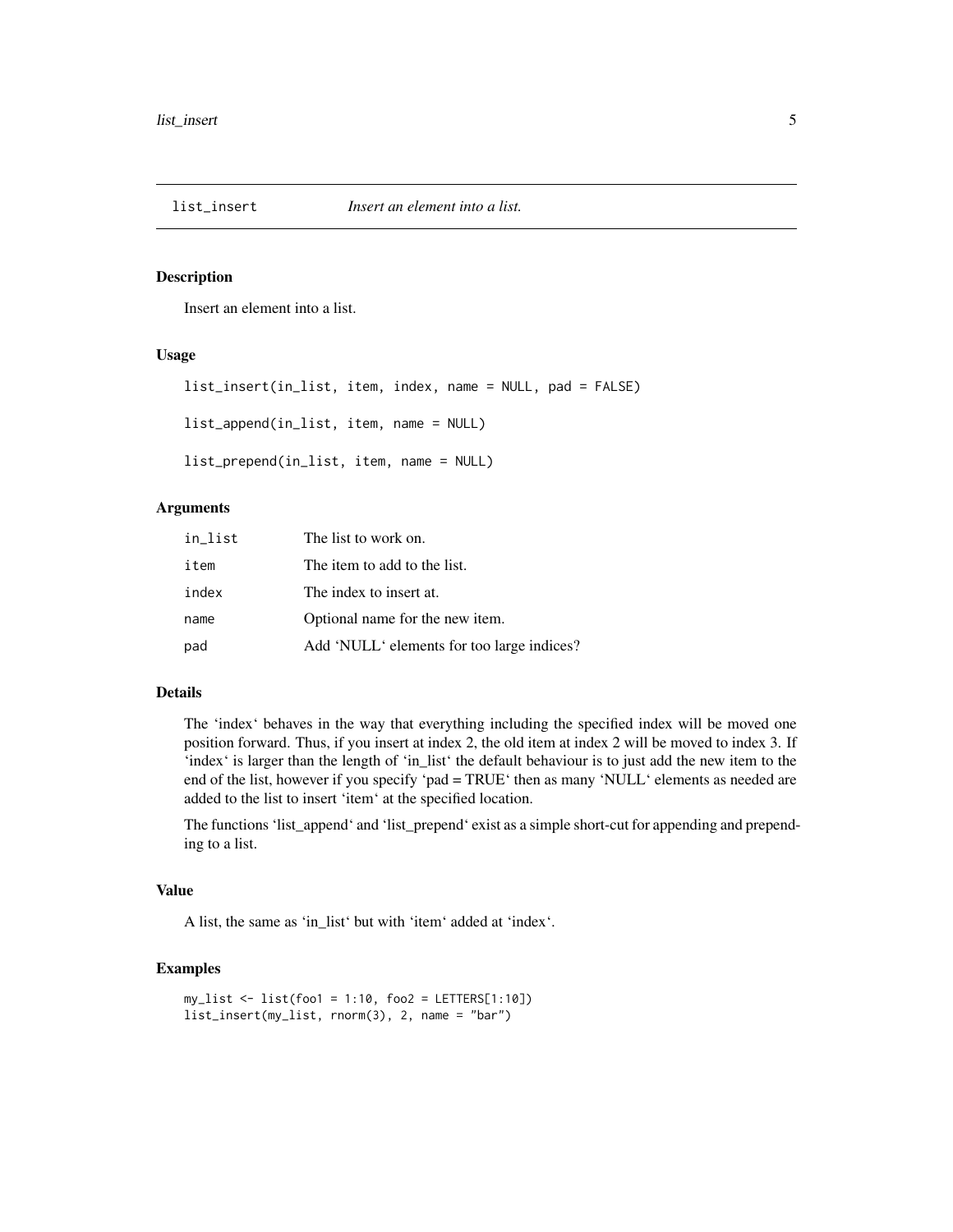<span id="page-5-0"></span>list\_is\_same\_class *Check whether all elements of a list have the same class.*

#### Description

This is a convenience function to check whether all elements of a list have the same class. It will only return TRUE if all elements in a list are of the exact same class. This means that if a list has two vectors it TRUE will only be returned if they have the same mode or in case list has elements of compatible classes like data.frame and tbl.df the result will be false.

For the latter case there is 'list\_is\_compatible\_class' that checks whether elements of vectors of classes overlap. Note that this does not necessarily mean that elements can be safely combined, this depends on the respective implementations.

#### Usage

```
list_is_same_class(list)
```

```
list_is_compatible_class(list)
```
#### Arguments

list The list to check.

#### Value

Boolean value.

#### Examples

```
test_list_false <- list(c(1, 2), c(3, 4), c("abc", "def"))
list_is_same_class(test_list_false)
test_list_true \leftarrow list(c(1, 2), c(3, 4))
list_is_same_class(test_list_true)
```
list\_join\_df *Join a list of data frames on a common index.*

#### **Description**

Join a list of data frames on a common index.

#### Usage

```
list_join_df(in_list, join_type = "inner", by = NULL, skip_non_df = FALSE)
```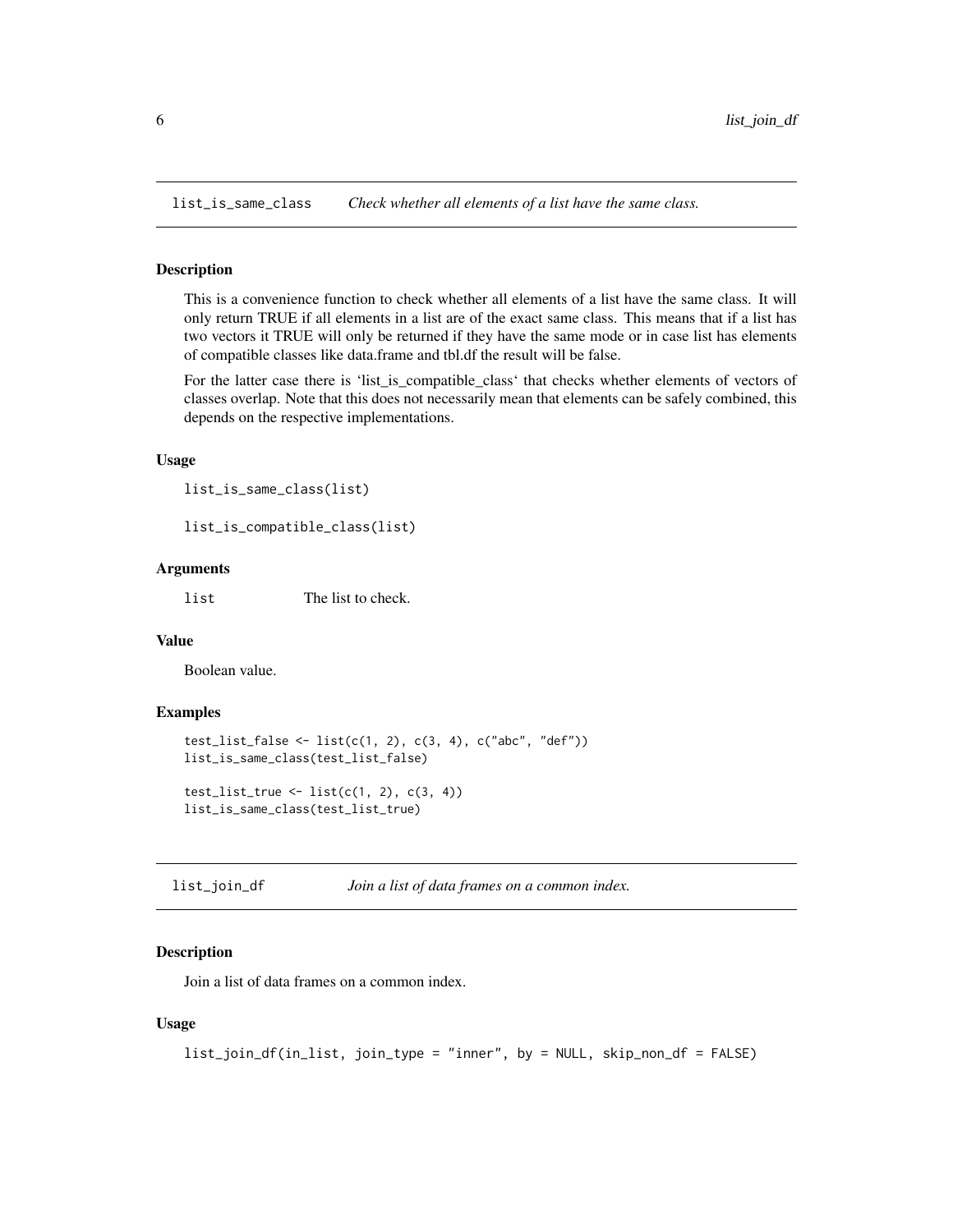#### <span id="page-6-0"></span>**Arguments**

| in list     | A list of data frames.                                                                              |
|-------------|-----------------------------------------------------------------------------------------------------|
| join_type   | A string specifying the join strategy to use. Must be one of "inner", "left", "right"<br>or "full". |
| bν          | Optional vector of strings specifying columns to merge by.                                          |
| skip_non_df | Should elements that are not data, frames be skipped?                                               |

#### Details

Using 'join\_type' you can specify how to join the data. The default 'inner' will keep only observations present in all data frames. 'left' will keep all observations from the first data frame in the list and merge the matching items from the rest, while 'right' will keep all observations from the last data frame in the list. Using 'full' will keep all observations.

If 'by' is not supplied, then data frames will be merged on columns with names they all have. Otherwise merging is done on the specified columns.

Using 'skip\_non\_df' you can specify to omit elements from the input list that are not data frames. If FALSE (the default) an error will be thrown if elements are present that are not data frames.

#### Value

A data frame.

#### Examples

```
dfl \le list(data.frame(idx = sample(100, 30), x = rnorm(30)),
            data.frame(idx = sample(100, 30), y = rnorm(30)),
            data.frame(idx = sample(100, 30), z = rnorm(30)))
list_join_df(dfl)
```
list\_name\_to\_df *Add the names of list items to data frames.*

#### Description

Add the names of list items to data frames.

#### Usage

list\_name\_to\_df(in\_list, column\_name = ".group", skip\_non\_df = TRUE)

#### Arguments

| in list     | The list to work on. Must have names.             |
|-------------|---------------------------------------------------|
| column name | The name of the column to add to the data frames. |
| skip_non_df | Whether to skip items that are not data frames.   |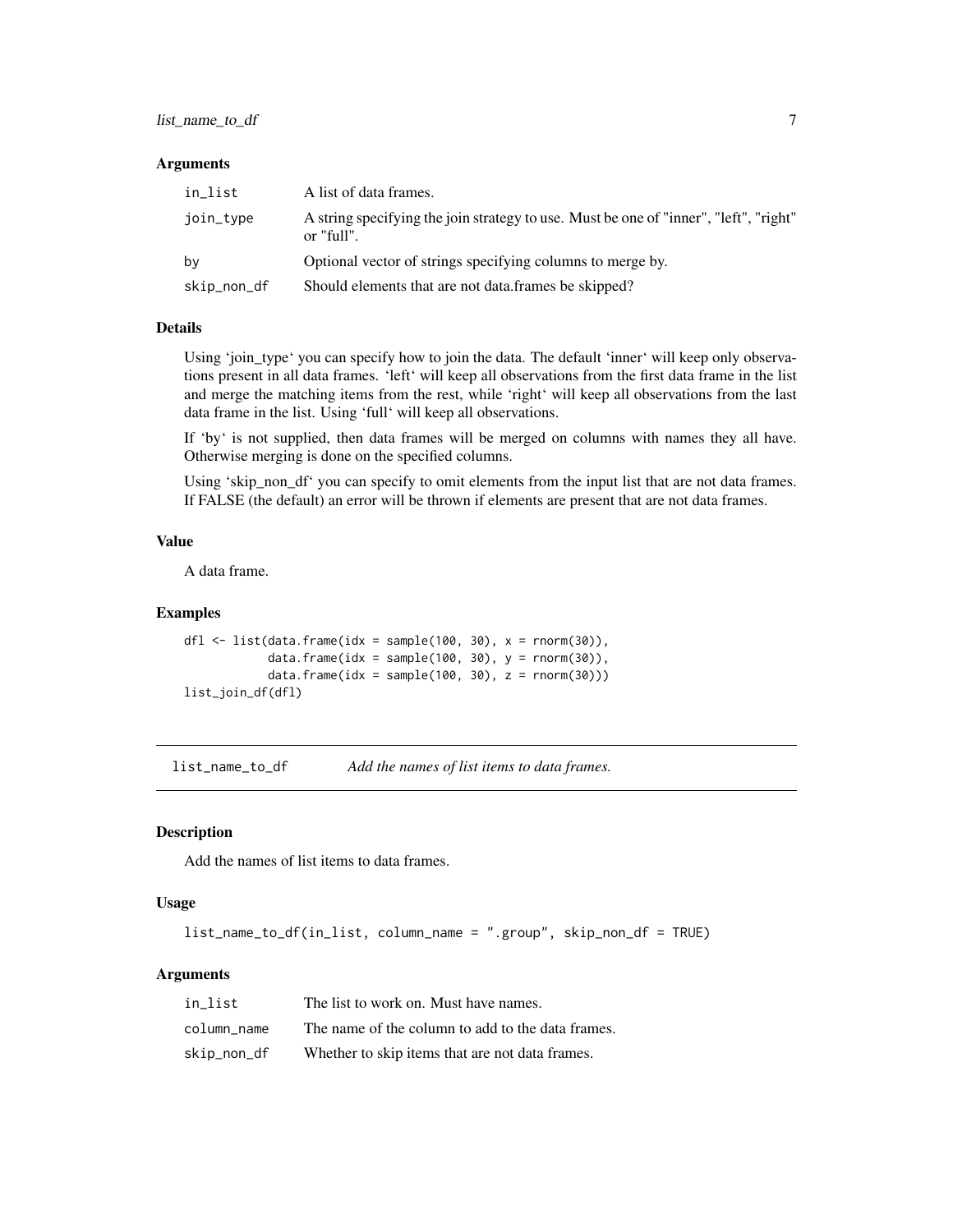#### Details

With 'column\_name' you can specify the name the new columns in the data.frames should have. The default is '.group'.

Using 'skip\_non\_df' you can specify to omit elements from the input list that are not data frames. If FALSE an error will be thrown if elements are present that are not data frames. If TRUE (the default) then items that are not data frames will be ignored and remain unchanged.

#### Value

The input list with the name of the list item added in a new column for all data frames.

#### Examples

```
my_list \leftarrow list(group1 = data.frame(x = 1:10, y = rnorm(10)),group2 = data frame(x = 1:10, y = rnorm(10)))list_name_to_df(my_list)
```
list\_remove *Remove elements from a list.*

#### Description

Remove elements from a list.

#### Usage

list\_remove(in\_list, ...)

#### Arguments

| in list  | The list to remove elements from.                 |
|----------|---------------------------------------------------|
| $\cdots$ | Names or numeric positions of elements to remove. |

#### Value

The list with the specified elements removed.

```
my\_list \leftarrow list(a = norm(10), b = norm(10), c = norm(10))list_remove(my_list, b)
```
<span id="page-7-0"></span>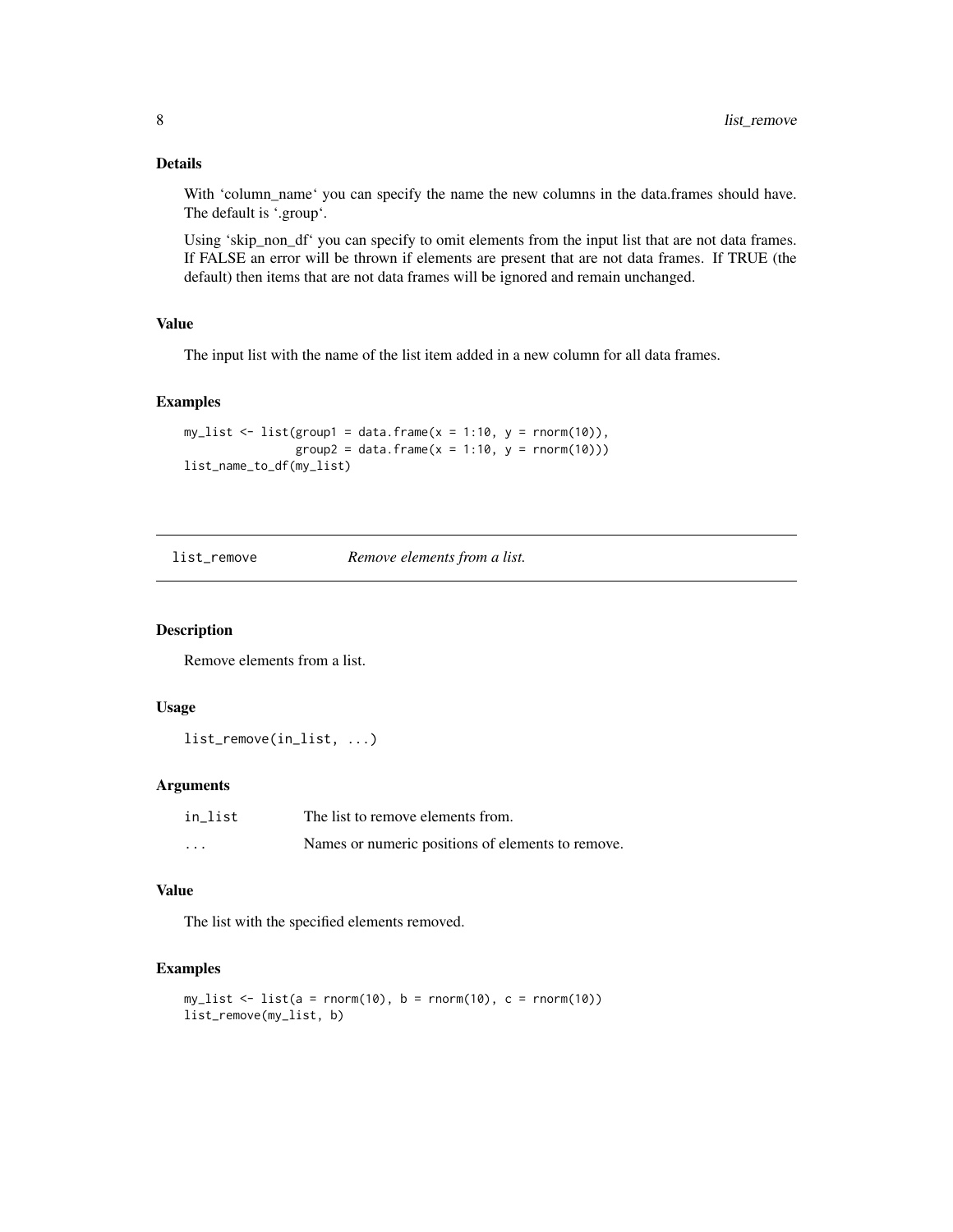<span id="page-8-0"></span>

#### Description

Rename elements of a named list.

#### Usage

list\_rename(in\_list, ...)

#### Arguments

| in list  | The list to rename elements in. |
|----------|---------------------------------|
| $\cdots$ | The renaming definitions.       |

#### Details

'list\_rename()' changes the name of elements in a named list. The definitions for renaming are given in '...' in the style 'new\_name = old\_name'. You can specify as many renaming definitions as you like as long as there are not more definitions than elements in the list.

If no renaming definition is given the input list is returned. If you try to rename elements not present in the list nothing happens; unless you provide more renaming definitions than elements in the list, in that case an error is raised.

#### Value

The list provided in 'in\_list' with elements renamed according to the definition in '...'.

#### Examples

```
my_list <- list(a = 1, b = 2, c = 3)
list_rename(my_list, AAA = "a", CCC = "c")
```
list\_select *Select parts of a list.*

## Description

Select parts of a list.

#### Usage

list\_select(in\_list, ...)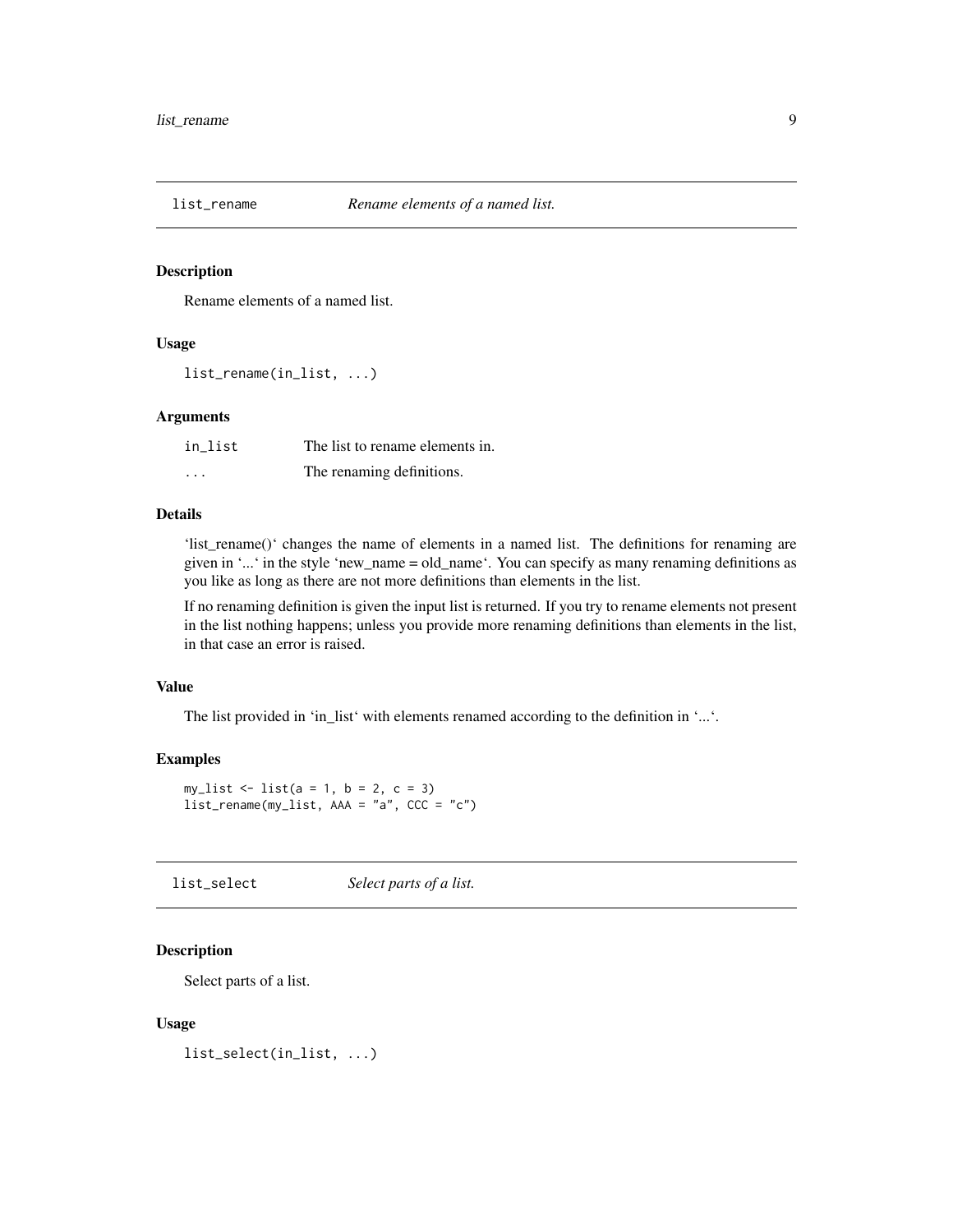#### Arguments

| in list  | The list to select from.                                |
|----------|---------------------------------------------------------|
| $\cdots$ | The selection, can both be names and numeric positions. |

## Details

'list\_select()' lets you select parts of a list either by position or by name. Names can be supplied as bare variable names and do not need to be supplied as strings or otherwise be quoted.

Elements are returned in the order they are given, this is useful if you want to reorder elements in a list. You can also rename while selecting, writing your selection like 'new\_name = old\_name'.

#### Value

A list of the selected elements.

## Examples

 $my\_list \leftarrow list(a = c(1, 2), b = c(3, 4), c(5, 6))$ list\_select(my\_list, a, 3)